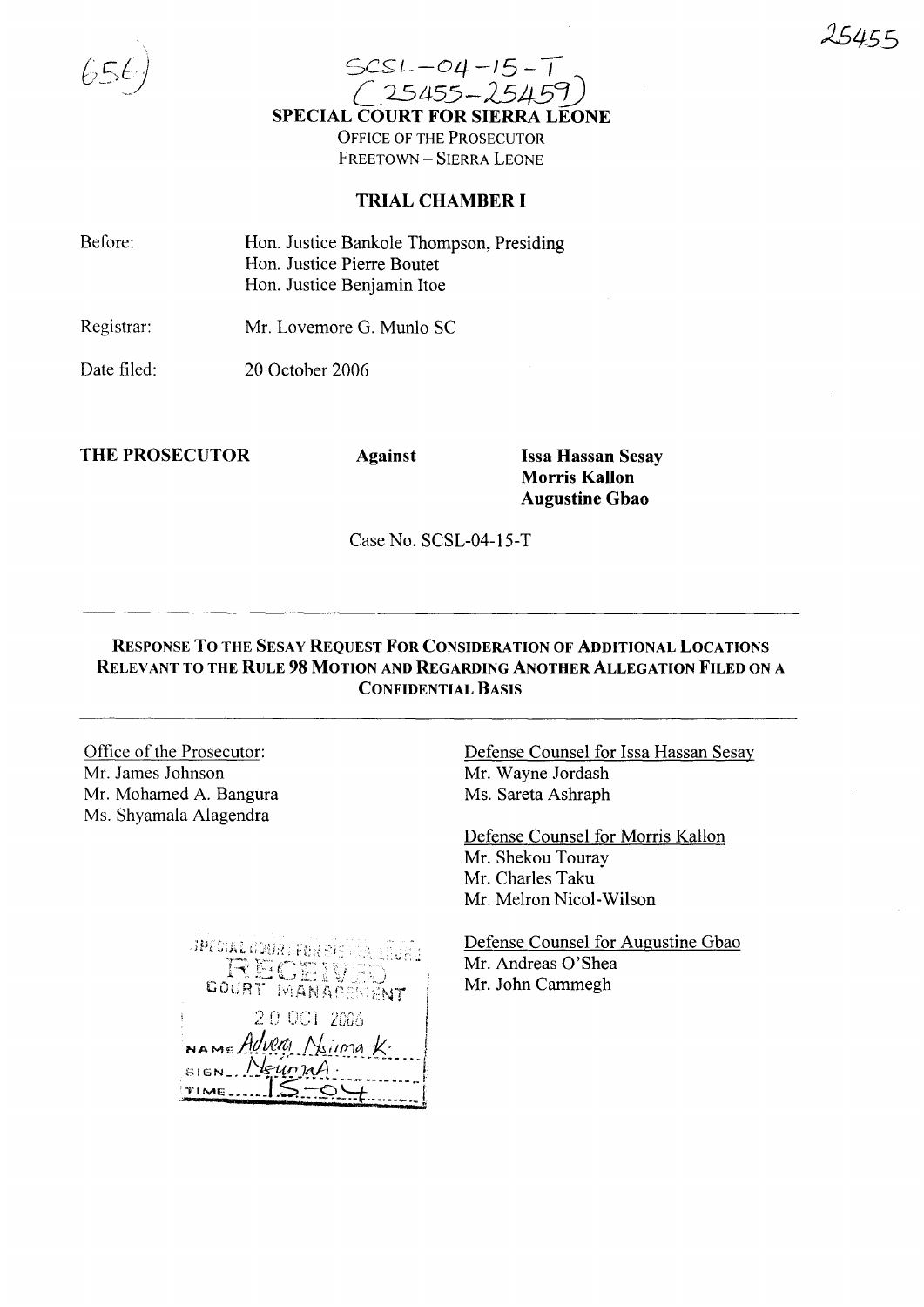## I. PRELIMINARY OBJECTION

1. The additional request filed by Sesay, "Sesay Defence Team Request For Consideration Of Additional Locations When Considering The Sesay Rule 98 Motion" ("Sesay Request") was filed 4 weeks after the time limit for filing the Defence skeletal motions for Rule  $98<sup>1</sup>$  The Sesay Request is out of time and should be dismissed, although to assist the Trial Chamber in reviewing the evidence the Prosecution concedes that there is no evidence with respect to Kabala and Kurubonla, both in Koinadugu District, for Counts 3 to 5.

### II. EVIDENCE RELATING To LOCATIONS IN ISSUE

- 2. The Prosecution relies upon the following evidence in support of the following locations raised in the Sesay Request:
	- Counts 3 to  $5 at$  Sembehun, Bo District, para. 46 of Indictment; TF1-008, T. 8.12.05, pp. 36-38. <sup>2</sup>
	- Counts 3 to 5 at Mortema, Kono District, para. 48 of Indictment; TF1-071, T. 19.1.05, pp. 30-33.<sup>3</sup>
	- Counts 3 to  $5 at$  Kabala, Koinadugu District, para 50 of Indictment; the Prosecution concedes there is no evidence.
	- Counts  $3$  to  $5 at$  Kurubonla, Koinadugu District, para. 50 of Indictment; the Prosecution concedes there is no evidence.
	- Counts 3 to 5 Koinadugu, Koinadugu District, para. 50; TFl-184, T. 5.12.05, pp. 23-24; TFl-212, T. 8.7.05, pp. 110-112.
	- Counts 3 to 5 Nonkoba, Port Loko District, para. 53 of Indictment; TFl-345, 1. 19.7.06, pp. 25-39.
	- Counts 6 to 9 Kabala, Koinadugu District, para. 56 of Indictment; the Prosecution advised in its filing of 17 October 2006, that there is no evidence.<sup>4</sup>

<sup>I</sup> *Prosecutor* v. *Sesay et ai,* SCSL-04-15-T-621, "Scheduling Order Concerning Oral Motion For Judgement Of Acquittal Pursuant To Rule 98", 2 August, 2006, p. 4.

<sup>&</sup>lt;sup>2</sup> See in particular, TF1-008, T. 8.12.05, p. 37, lines 5-7, where in referring to the shooting of Tommy Bockarie, the witness said "... at that time that they killed that fellow, I was afraid and I went into the bush to look for my people." <sup>3</sup> *Prosecutor* v. *Sesay et ai,* SCSL-04-15-*T-653,* "Prosecution Answers To Questions From The Trial Chamber Regarding Evidence Relevant To Specific Locations Named In The Indictment," 17 October 2006, para. 2. *<sup>4</sup> Supra,* para. 3.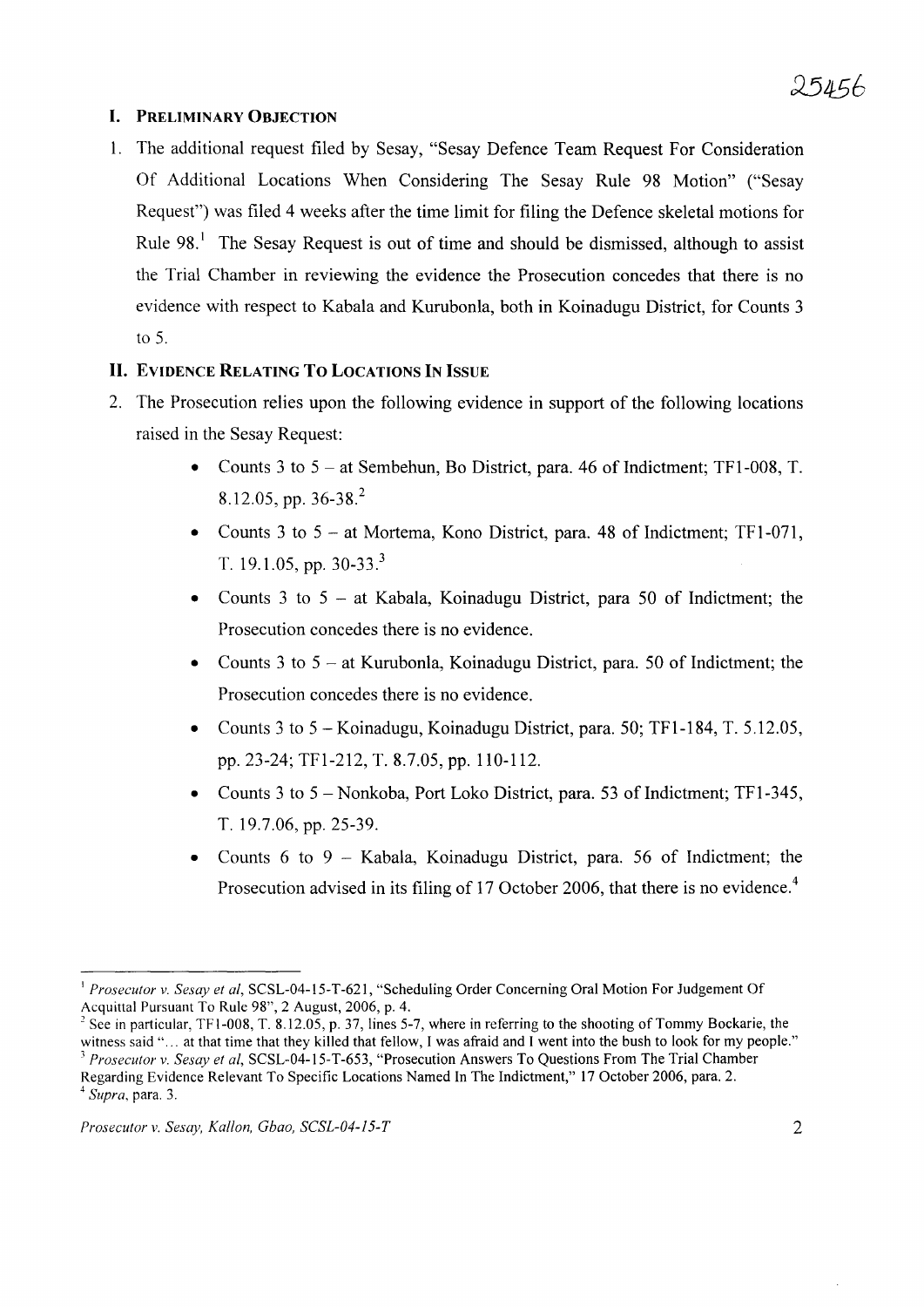- Counts 6 to 9 Mandaha, Bombali District, para. 57; TF1-031, T. 17.3.06, pp. 87-89. The witness testified in 2006 and said she was 60 years old, and she said the events in issue happened during the rainy season when she was  $52<sup>5</sup>$ Therefore, the events would have happened during the rainy season of 1998. The surrounding events referred to by the witness were referred to by other witnesses, and took place in 1998.<sup>6</sup> Although the Sesay Request says that the witness referred to her daughter being "deflowered", in fact the witness said " ...the rebels raped her and deflowered her, but I wouldn't know which particular person did that to her."<sup>7</sup>
- Counts 10 to 11 Wondedu, Kono District, para. 62 of Indictment; TFI-015, T. 31.1.05, pp. 3-9, where the witness describes the event and the first accused's cross-examination at pp. 24-25, from which it is apparent the event happened at Wundidu, similarly the cross-examination by the second accused at T. 31.1.05, p.81; and T. 28.1.05, p. 2-3 and 7-20 where the location is spelled Wundidu, and the transcript of 27.1.05, pp. 148-149, where the location is spelled Wendedu. The Prosecution says that Wundidu and Wendedu are different spellings of Wondedu.
- Count 10 to 11 Kabala, Koinadugu District, para. 64 of Indictment, TFI-272, T. 5.7.05, pp. 56-58; and TF1-117, 29.6.06, pp. 111-114.<sup>8</sup>

#### **III.** ASSERTION **OF** INSUFFICIENT EVIDENCE **THAT** SESAY **RAPED JPK's WIFE**

3. The Sesay Request also seeks a distinct form of relief. It seeks a ruling that there is insufficient evidence to sustain a conviction that Sesay raped JPK's wife. The Trial Chamber advised that it would acquit on counts, where there is no evidence to support the count, as required by Rule 98, and rule on whether there was no evidence with respect to a particular location stated in the Indictment. The authorities relied upon in the "Consolidated Prosecution Skeleton Response To The Rule 98 By The Three Accused,"<sup>9</sup>

<sup>5</sup> Transcript, 17.3.06, pp. 78-79.

 $6$  For example see TF1-167, T. 14.10.04, pp. 82-91; TF1-334, Ex. 119 (AFRC Transcript, 23.5.05, pp. 77-79).

<sup>7</sup> Transcript, 17.3.06, p. 89.

 $8$  TF1-117 states that the group he was with settled on the outskirts of Kabala and the transcript records the location as "One Mile" which is the "first place you will get to before you enter Kabala Town." (p. III). TFI-117 gives evidence of hands being cutting off, the cutting of breasts, and dropping burning plastic onto the backs of victims. *<sup>9</sup> Prosecutor v. Sesay et ai,* SCSL-04-15-T-650, "Consolidated Prosecution Skeleton Response To The Rule 98 Motions By The Three Accused", 6 October 2006, paras. 3-5.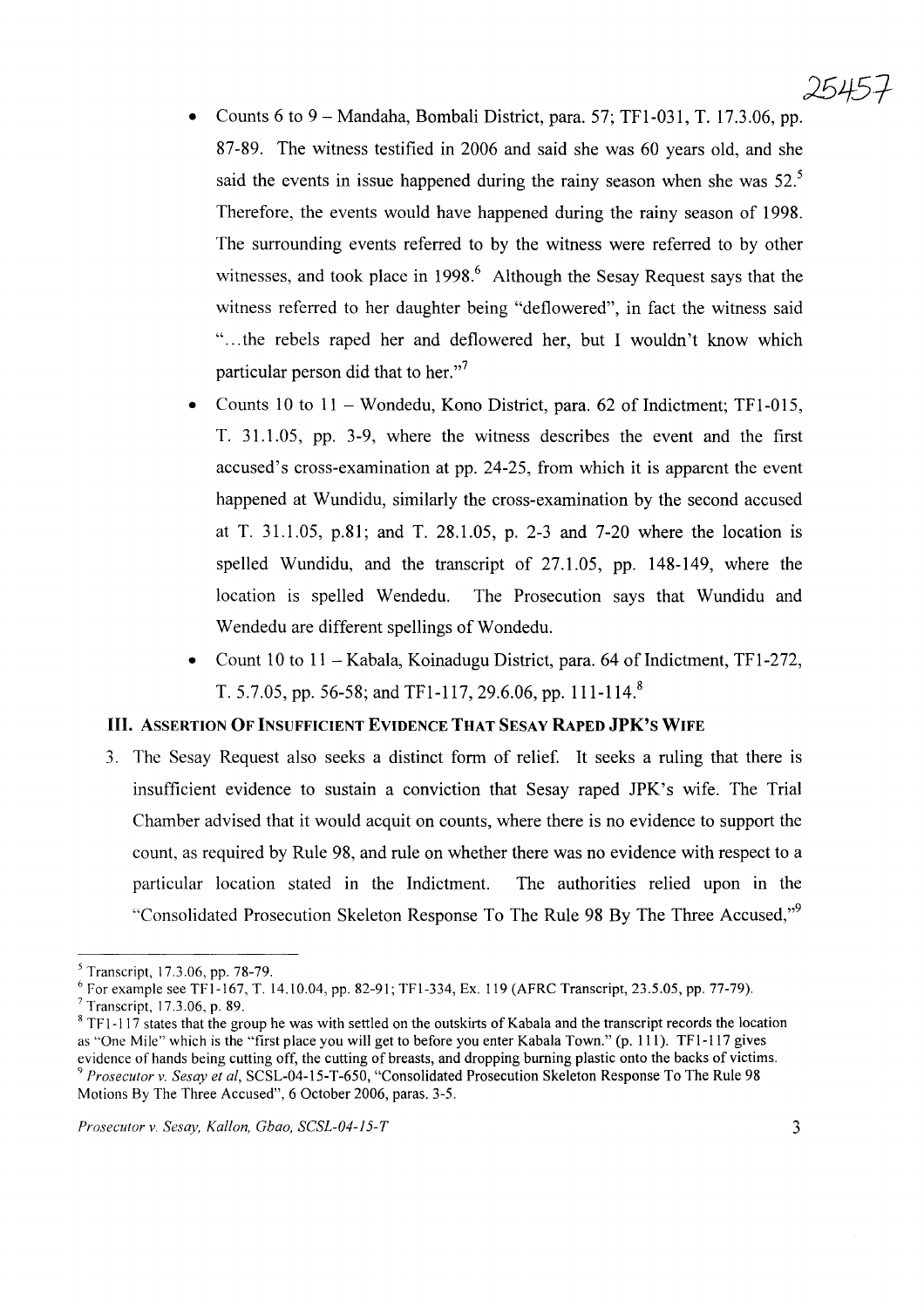make clear that a Rule 98 motion should not undertake a review of all allegations contained in an Indictment. It is limited to determining whether there is no evidence to support a count of the Indictment, and if not, to acquit on the count.

- 4. The relief sought falls outside both categories referred to by the Trial Chamber, and the Prosecution emphasizes that the matter was not raised in either the skeleton motion or in the oral hearing, and raising it at this late date is simply unfair and contrary to procedure set out in the Trial Chamber's Order of 2 August 2006.<sup>10</sup>
- 5. There is ample evidence to support a conviction for Counts 6 to 9, and this is no time to raise such a matter or attempt to change the law so that individual allegations, which are not specific to particular locations stated in the Indictment, should form part of the arguments and deliberations of a Rule 98 motion.

Filed in Freetown, 20 October 2006.

For the Prosecution,

for <sup>1, 1</sup>. Ha

James C. Johnson

*P.* H. Harrison

Pete Harrison

*Prosecutor* v. *Sesay, Kallan, Gbao, SCSL-04-15-T* 4

<sup>10</sup> *Prosecutor* v. *Sesay et ai,* SCSL-04-l5-T-621, "Scheduling Order Concerning Oral Motions For Judgement Of Acquittal Pursuant To Rule 98," 2 August 2006.